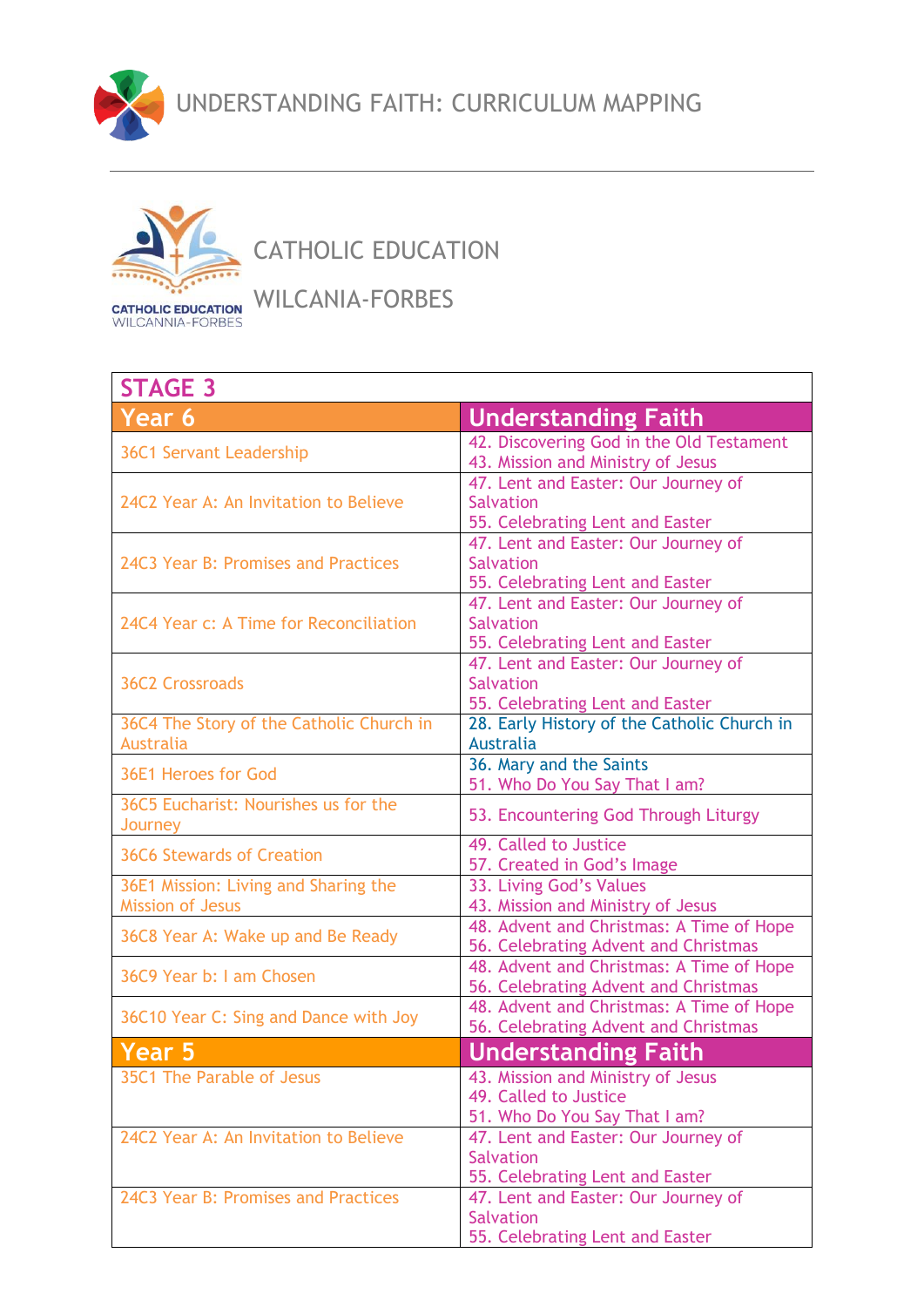| 24C4 Year c: A Time for Reconciliation   | 47. Lent and Easter: Our Journey of         |
|------------------------------------------|---------------------------------------------|
|                                          | <b>Salvation</b>                            |
|                                          | 55. Celebrating Lent and Easter             |
| 35C2 The Way of the Cross                | 47. Lent and Easter: Our Journey of         |
|                                          | <b>Salvation</b>                            |
|                                          | 55. Celebrating Lent and Easter             |
| 35C3 Follow Me                           | 47. Lent and Easter: Our Journey of         |
|                                          | <b>Salvation</b>                            |
|                                          | 55. Celebrating Lent and Easter             |
| 35C4 Stories of the Early Church         | 44. Beginnings of Judaism, Christianity and |
|                                          | <b>Islam</b>                                |
|                                          | 50. Christian Scriptures                    |
| 35E1 The Story of my Parish              | 28. Early History of the Catholic Church in |
|                                          | <b>Australia</b>                            |
| 35C5 Faith Communities in my Local Area  | 44. Beginnings of Judaism, Christianity and |
|                                          | <b>Islam</b>                                |
| 35C6 Living the Message of Jesus         | 43. Mission and Ministry of Jesus           |
|                                          | 51. Who Do You Say That I am?               |
| 35E2 Mission: Witnessing and Proclaiming | 43. Mission and Ministry of Jesus           |
| Jesus throughout the world               | 51. Who Do You Say That I am?               |
| 35C7 Year A: God is with Us              | 48. Advent and Christmas: A Time of Hope    |
|                                          | 56. Celebrating Advent and Christmas        |
| 35C8 Year B: Mary the Mother to Be       | 36. Mary and the Saints                     |
|                                          | 48. Advent and Christmas: A Time of Hope    |
|                                          | 56. Celebrating Advent and Christmas        |
| 35C9 Year C: Why me?                     | 48. Advent and Christmas: A Time of Hope    |
|                                          | 56. Celebrating Advent and Christmas        |
| 35C10 The Season of Christmas            | 48. Advent and Christmas: A Time of Hope    |
|                                          | 56. Celebrating Advent and Christmas        |

| <b>STAGE 2</b>                                         |                                                                                                      |
|--------------------------------------------------------|------------------------------------------------------------------------------------------------------|
| Year 4                                                 | <b>Understanding Faith</b>                                                                           |
| 24C1 Talking and Listening to God                      | 29. Prayer: The World's Greatest WiFi                                                                |
| 24C2 Year A: An Invitation to Believe                  | 31. Preparing For and Celebrating Easter<br>39. Encountering Jesus Through Lent and<br><b>Easter</b> |
| 24C3 Year B: Promises and Practices                    | 31. Preparing For and Celebrating Easter<br>39. Encountering Jesus Through Lent and<br>Easter        |
| 24C4 Year c: A Time for Reconciliation                 | 31. Preparing For and Celebrating Easter<br>39. Encountering Jesus Through Lent and<br>Easter        |
| 24C5 Passover: Exodus                                  | 31. Preparing For and Celebrating Easter<br>39. Encountering Jesus Through Lent and<br>Easter        |
| 24C6 New Life                                          | 31. Preparing For and Celebrating Easter<br>39. Encountering Jesus Through Lent and<br><b>Easter</b> |
| 24C7 Eucharist: The Structure of the Mass              | 37. Celebrating the Paschal Mystery<br><b>Through Liturgy</b>                                        |
| 24C8 The Bible: A Special Book                         | 26. The Old Testament<br>34. The New Testament                                                       |
| 24C9: Reconciliation: God's Forgiveness<br>and Healing | 22. Sacrament of Reconciliation                                                                      |
| 24E1 Mission: Serving others with Jesus                | 27. Jesus our Friend, Teacher and Saviour<br>35. Jesus - The Face of God                             |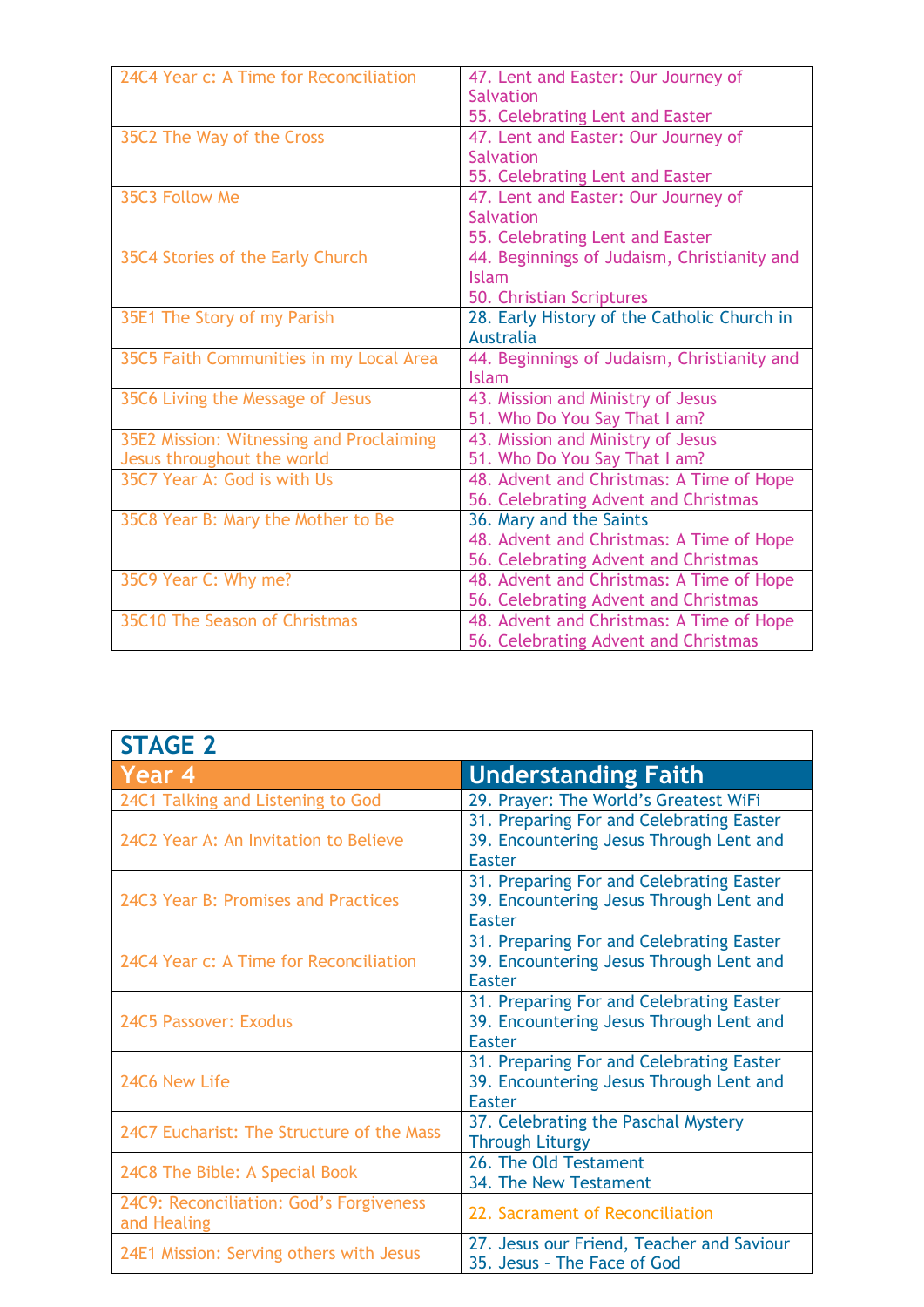| <b>Christmas</b><br>24C10 Year A: Prophets for Advent<br>40. Come, Lord Jesus<br>32. Preparing for and Celebrating<br><b>Christmas</b><br>24C11 Year B: Be a Joyful Messenger<br>40. Come, Lord Jesus<br>32. Preparing for and Celebrating<br>Christmas<br>24C12 Year C: Prepare<br>40. Come, Lord Jesus<br>32. Preparing for and Celebrating<br><b>Christmas</b><br>24C13 A Time to Gather<br>40. Come, Lord Jesus<br><b>Understanding Faith</b><br>Year 3<br>23C1 Jesus Shares his Gifts<br>27. Jesus our Friend, Teacher and Saviour<br>33. Living God's Values<br>35. Jesus - The Face of God<br>31. Preparing For and Celebrating Easter<br>23C2 Reaching Out<br>39. Encountering Jesus Through Lent and<br><b>Easter</b><br>31. Preparing For and Celebrating Easter<br>23C3 Journeying with Jesus<br>39. Encountering Jesus Through Lent and<br><b>Easter</b><br>31. Preparing For and Celebrating Easter<br>23C4 The Journey to Emmaus<br>39. Encountering Jesus Through Lent and<br><b>Easter</b><br>23C5 Sacraments of Initiation<br>14. Baptism<br>30. Sacrament of the Eucharist<br>38. Sacrament of Confirmation<br>23C6 Mary: A Women of Faith<br>36. Mary and the Saints<br>23C7 Caring for God's Wondrous Creation<br>41. God's Marvellous Creation<br>27. Jesus our Friend, Teacher and Saviour<br>23E1 Mission: Reaching out with Jesus | 32. Preparing for and Celebrating |
|-----------------------------------------------------------------------------------------------------------------------------------------------------------------------------------------------------------------------------------------------------------------------------------------------------------------------------------------------------------------------------------------------------------------------------------------------------------------------------------------------------------------------------------------------------------------------------------------------------------------------------------------------------------------------------------------------------------------------------------------------------------------------------------------------------------------------------------------------------------------------------------------------------------------------------------------------------------------------------------------------------------------------------------------------------------------------------------------------------------------------------------------------------------------------------------------------------------------------------------------------------------------------------------------------------------------------------------------------------------|-----------------------------------|
|                                                                                                                                                                                                                                                                                                                                                                                                                                                                                                                                                                                                                                                                                                                                                                                                                                                                                                                                                                                                                                                                                                                                                                                                                                                                                                                                                           |                                   |
|                                                                                                                                                                                                                                                                                                                                                                                                                                                                                                                                                                                                                                                                                                                                                                                                                                                                                                                                                                                                                                                                                                                                                                                                                                                                                                                                                           |                                   |
|                                                                                                                                                                                                                                                                                                                                                                                                                                                                                                                                                                                                                                                                                                                                                                                                                                                                                                                                                                                                                                                                                                                                                                                                                                                                                                                                                           |                                   |
|                                                                                                                                                                                                                                                                                                                                                                                                                                                                                                                                                                                                                                                                                                                                                                                                                                                                                                                                                                                                                                                                                                                                                                                                                                                                                                                                                           |                                   |
|                                                                                                                                                                                                                                                                                                                                                                                                                                                                                                                                                                                                                                                                                                                                                                                                                                                                                                                                                                                                                                                                                                                                                                                                                                                                                                                                                           |                                   |
|                                                                                                                                                                                                                                                                                                                                                                                                                                                                                                                                                                                                                                                                                                                                                                                                                                                                                                                                                                                                                                                                                                                                                                                                                                                                                                                                                           |                                   |
|                                                                                                                                                                                                                                                                                                                                                                                                                                                                                                                                                                                                                                                                                                                                                                                                                                                                                                                                                                                                                                                                                                                                                                                                                                                                                                                                                           |                                   |
|                                                                                                                                                                                                                                                                                                                                                                                                                                                                                                                                                                                                                                                                                                                                                                                                                                                                                                                                                                                                                                                                                                                                                                                                                                                                                                                                                           |                                   |
|                                                                                                                                                                                                                                                                                                                                                                                                                                                                                                                                                                                                                                                                                                                                                                                                                                                                                                                                                                                                                                                                                                                                                                                                                                                                                                                                                           |                                   |
|                                                                                                                                                                                                                                                                                                                                                                                                                                                                                                                                                                                                                                                                                                                                                                                                                                                                                                                                                                                                                                                                                                                                                                                                                                                                                                                                                           |                                   |
|                                                                                                                                                                                                                                                                                                                                                                                                                                                                                                                                                                                                                                                                                                                                                                                                                                                                                                                                                                                                                                                                                                                                                                                                                                                                                                                                                           |                                   |
|                                                                                                                                                                                                                                                                                                                                                                                                                                                                                                                                                                                                                                                                                                                                                                                                                                                                                                                                                                                                                                                                                                                                                                                                                                                                                                                                                           |                                   |
|                                                                                                                                                                                                                                                                                                                                                                                                                                                                                                                                                                                                                                                                                                                                                                                                                                                                                                                                                                                                                                                                                                                                                                                                                                                                                                                                                           |                                   |
|                                                                                                                                                                                                                                                                                                                                                                                                                                                                                                                                                                                                                                                                                                                                                                                                                                                                                                                                                                                                                                                                                                                                                                                                                                                                                                                                                           |                                   |
|                                                                                                                                                                                                                                                                                                                                                                                                                                                                                                                                                                                                                                                                                                                                                                                                                                                                                                                                                                                                                                                                                                                                                                                                                                                                                                                                                           |                                   |
|                                                                                                                                                                                                                                                                                                                                                                                                                                                                                                                                                                                                                                                                                                                                                                                                                                                                                                                                                                                                                                                                                                                                                                                                                                                                                                                                                           |                                   |
|                                                                                                                                                                                                                                                                                                                                                                                                                                                                                                                                                                                                                                                                                                                                                                                                                                                                                                                                                                                                                                                                                                                                                                                                                                                                                                                                                           |                                   |
|                                                                                                                                                                                                                                                                                                                                                                                                                                                                                                                                                                                                                                                                                                                                                                                                                                                                                                                                                                                                                                                                                                                                                                                                                                                                                                                                                           |                                   |
|                                                                                                                                                                                                                                                                                                                                                                                                                                                                                                                                                                                                                                                                                                                                                                                                                                                                                                                                                                                                                                                                                                                                                                                                                                                                                                                                                           |                                   |
|                                                                                                                                                                                                                                                                                                                                                                                                                                                                                                                                                                                                                                                                                                                                                                                                                                                                                                                                                                                                                                                                                                                                                                                                                                                                                                                                                           |                                   |
|                                                                                                                                                                                                                                                                                                                                                                                                                                                                                                                                                                                                                                                                                                                                                                                                                                                                                                                                                                                                                                                                                                                                                                                                                                                                                                                                                           |                                   |
|                                                                                                                                                                                                                                                                                                                                                                                                                                                                                                                                                                                                                                                                                                                                                                                                                                                                                                                                                                                                                                                                                                                                                                                                                                                                                                                                                           |                                   |
|                                                                                                                                                                                                                                                                                                                                                                                                                                                                                                                                                                                                                                                                                                                                                                                                                                                                                                                                                                                                                                                                                                                                                                                                                                                                                                                                                           |                                   |
|                                                                                                                                                                                                                                                                                                                                                                                                                                                                                                                                                                                                                                                                                                                                                                                                                                                                                                                                                                                                                                                                                                                                                                                                                                                                                                                                                           |                                   |
|                                                                                                                                                                                                                                                                                                                                                                                                                                                                                                                                                                                                                                                                                                                                                                                                                                                                                                                                                                                                                                                                                                                                                                                                                                                                                                                                                           |                                   |
|                                                                                                                                                                                                                                                                                                                                                                                                                                                                                                                                                                                                                                                                                                                                                                                                                                                                                                                                                                                                                                                                                                                                                                                                                                                                                                                                                           |                                   |
|                                                                                                                                                                                                                                                                                                                                                                                                                                                                                                                                                                                                                                                                                                                                                                                                                                                                                                                                                                                                                                                                                                                                                                                                                                                                                                                                                           |                                   |
|                                                                                                                                                                                                                                                                                                                                                                                                                                                                                                                                                                                                                                                                                                                                                                                                                                                                                                                                                                                                                                                                                                                                                                                                                                                                                                                                                           |                                   |
|                                                                                                                                                                                                                                                                                                                                                                                                                                                                                                                                                                                                                                                                                                                                                                                                                                                                                                                                                                                                                                                                                                                                                                                                                                                                                                                                                           |                                   |
| 35. Jesus - The Face of God                                                                                                                                                                                                                                                                                                                                                                                                                                                                                                                                                                                                                                                                                                                                                                                                                                                                                                                                                                                                                                                                                                                                                                                                                                                                                                                               |                                   |
| <b>23C8 Making Promises</b><br>32. Preparing for and Celebrating                                                                                                                                                                                                                                                                                                                                                                                                                                                                                                                                                                                                                                                                                                                                                                                                                                                                                                                                                                                                                                                                                                                                                                                                                                                                                          |                                   |
| <b>Christmas</b>                                                                                                                                                                                                                                                                                                                                                                                                                                                                                                                                                                                                                                                                                                                                                                                                                                                                                                                                                                                                                                                                                                                                                                                                                                                                                                                                          |                                   |
| 40. Come, Lord Jesus                                                                                                                                                                                                                                                                                                                                                                                                                                                                                                                                                                                                                                                                                                                                                                                                                                                                                                                                                                                                                                                                                                                                                                                                                                                                                                                                      |                                   |
| 23C9 The Promise Comes True<br>32. Preparing for and Celebrating                                                                                                                                                                                                                                                                                                                                                                                                                                                                                                                                                                                                                                                                                                                                                                                                                                                                                                                                                                                                                                                                                                                                                                                                                                                                                          |                                   |
| <b>Christmas</b>                                                                                                                                                                                                                                                                                                                                                                                                                                                                                                                                                                                                                                                                                                                                                                                                                                                                                                                                                                                                                                                                                                                                                                                                                                                                                                                                          |                                   |
| 40. Come, Lord Jesus                                                                                                                                                                                                                                                                                                                                                                                                                                                                                                                                                                                                                                                                                                                                                                                                                                                                                                                                                                                                                                                                                                                                                                                                                                                                                                                                      |                                   |
| 32. Preparing for and Celebrating<br>23E1 The Nativity Tree                                                                                                                                                                                                                                                                                                                                                                                                                                                                                                                                                                                                                                                                                                                                                                                                                                                                                                                                                                                                                                                                                                                                                                                                                                                                                               |                                   |
| <b>Christmas</b>                                                                                                                                                                                                                                                                                                                                                                                                                                                                                                                                                                                                                                                                                                                                                                                                                                                                                                                                                                                                                                                                                                                                                                                                                                                                                                                                          |                                   |
| 40. Come, Lord Jesus                                                                                                                                                                                                                                                                                                                                                                                                                                                                                                                                                                                                                                                                                                                                                                                                                                                                                                                                                                                                                                                                                                                                                                                                                                                                                                                                      |                                   |

| <b>STAGE 1</b>           |                                                                                       |
|--------------------------|---------------------------------------------------------------------------------------|
| Year 2                   | <b>Understanding Faith</b>                                                            |
| 12C1 Jesus helps me Love | 11. Meeting Jesus<br>19. Following Jesus                                              |
| 12C2 Being Alone         | 15. Journey to New Life<br>23. Ash Wednesday to Pentecost: The<br><b>Easter Story</b> |
| 12C3 Never Alone         | 15. Journey to New Life<br>23. Ash Wednesday to Pentecost: The<br><b>Easter Story</b> |
| 12C4 Jesus is With Us    | 15. Journey to New Life<br>23. Ash Wednesday to Pentecost: The<br><b>Easter Story</b> |